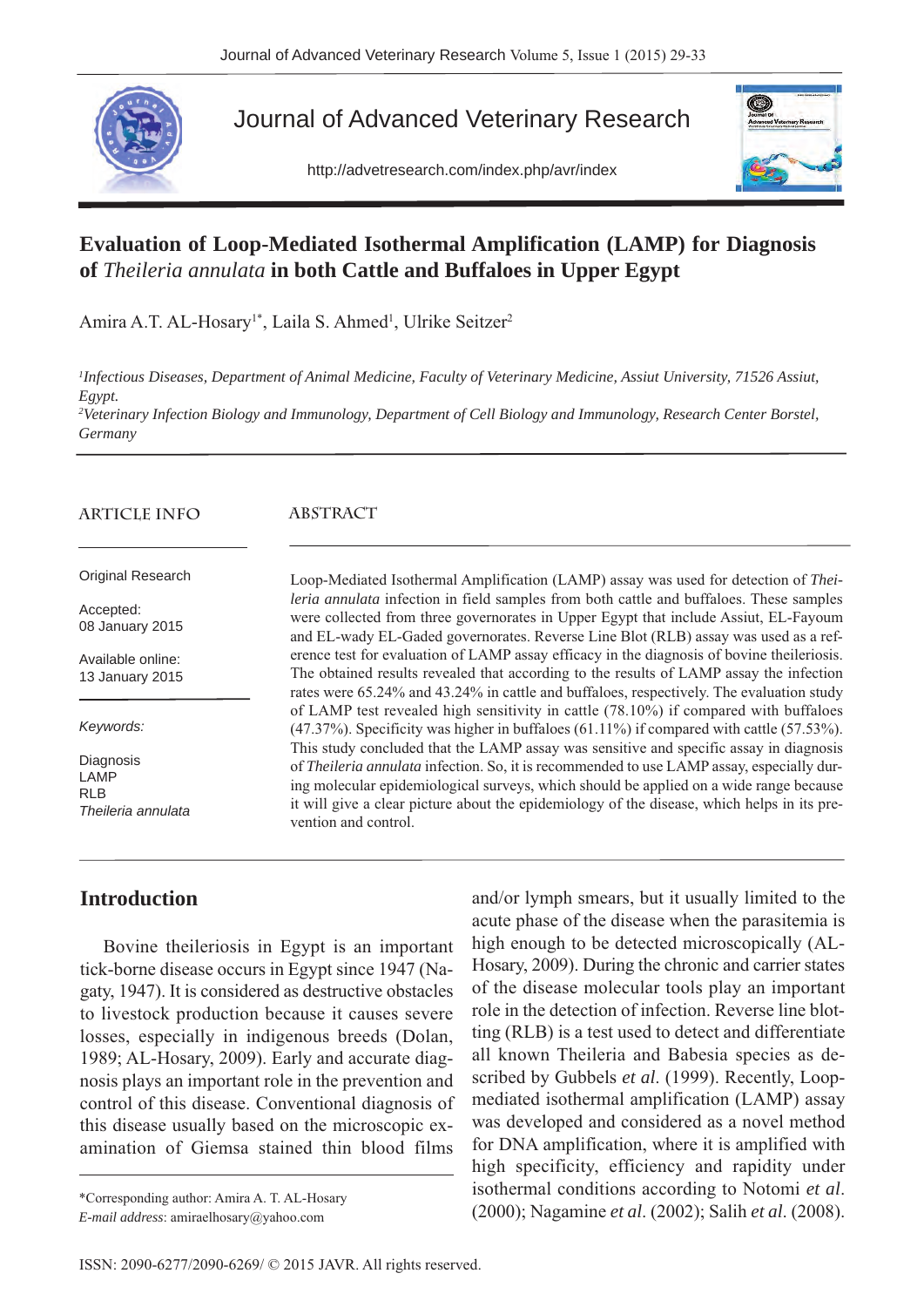The present study was designed to evaluate the LAMP assay for the diagnosis of *Theileria annulata* infection of cattle and buffaloes in Upper Egypt.

# **Materials and methods**

### *Animals*

A total number of 210 cattle and 37 buffalo belong to different localities in EL-Fayoum, Assuit, and EL-Wady EL-Gaded governorates were subjected to this study.

## *Sampling*

Whole blood sample from suspected animals by jugular vein puncture on vacutainer tubes containing EDTA as anticoagulant (1mg/1ml) and marked with numbered labels in the field (Coles, 1986), and then stored at -20°C till use in DNA extraction.

## *DNA Extraction*

DNA extraction from whole blood and lymph samples was carried out according to commercial kits (QIA amp blood kit, Qiagen , Ltd , UK ).

## *Loop-Mediated Isothermal amplification assay*

Six specific primers (F3, B3, FIP, BIP, LF and LB) for detection of *Theileria annulata* were derived from the sequence of the unique gene of *Theileria annulata* strain Ankara hypothetical protein (GeneDB TA04795) (Pain *et al*., 2005). LAMP primers (F3, B3, FIP and BIP) were designed using Primer Explorer V4 program (http://primerexplorer.jp/e/), while loop primers (LF and LB) were designed manually. The primers were synthesized by MWG Biotech AG (Munich, Germany). The sequence of each primer and location within the target sequence are shown in Table 1.

## LAMP reaction conditions

The reaction was performed in a final volume of 25 µl, which contained 12.5 µl 2xLAMP reaction buffer (20 mm Tris–HCl (pH 8.8), 10 mm KCl, 10 mm (NH<sub>4</sub>)2SO<sub>4</sub>, 8 mm MgSO<sub>4</sub> and 0.2% Tween 20), 125 lm each deoxynucleoside triphosphate, 0.8 m betaine (Sigma-Aldrich Chemie, Munich, Germany), 8 U of the Bst DNA polymerase large fragment (New England Biolabs, Frankfurt am Main, Germany), 40 pmol each FIP and BIP primers, 20 pmol LF and LB primers, 5 pmol each F3 and B3 primers, and 2 ll of target DNA. The mixture was incubated at 63°C for 45 minutes using Biometera thermo cycler (TECHNE TC– 312), and then heated at 80ºC for 5 minutes to terminate the reaction.

## Detection of the LAMP product

An aliquot of 8 µl of LAMP product was subjected to electrophoresis on a 1.5% agarose gel in a Tris-acetic acid-EDTA (TAE) buffer at 90 V for 1 hour, and then visualized under UV light after staining with ethidium bromide. In addition, LAMP amplicons were detected directly by the naked eye by the addition of 1.0  $\mu$ l of 1:10 diluted SYBR Green I (Roche Diagnostics, Mannheim, Germany) to the mixture and observation of the solution color. The solution turned green in 1 min in the presence

Table 1. LAMP primers designed for *Theileria annulata* and used in this study

| Primer name    | Type                                       | Length                            | Sequence $(5'-3')$                                    |  |  |  |
|----------------|--------------------------------------------|-----------------------------------|-------------------------------------------------------|--|--|--|
| F <sub>3</sub> | Forward outer                              | $24$ -mer                         | CGCATTTGATCTTCTTATCGTTAT                              |  |  |  |
| B <sub>3</sub> | Backward outer                             | $18$ -mer                         | CACTGGACATCGTGATGA                                    |  |  |  |
| <b>FIP</b>     | Forward inner primer<br>$(F1 - TTTT - F2)$ | 45-mer:<br>F1.20mer<br>F2.25mer   | GCGGGATTACCTTTGGTGTCTTTT<br>CTAGATGTCATTTTTGTATACTCAC |  |  |  |
| <b>BIP</b>     | Backward inner primer<br>$(B+TTTT+B2)$     | 40-mer:<br>B1, 22mer.<br>B2.18mer | AGTGGCGGTGCTAGTTTTAATGTTTT<br>TAACTTCACCACTGAGCG      |  |  |  |
| LF             | Loop Forward                               | 23-mer                            | GTAGAGATCAGTGAAAAATTGAC                               |  |  |  |
| LB             | Loop Backward                              | 20-mer                            | GGCTGCCATCACAATCAAAG                                  |  |  |  |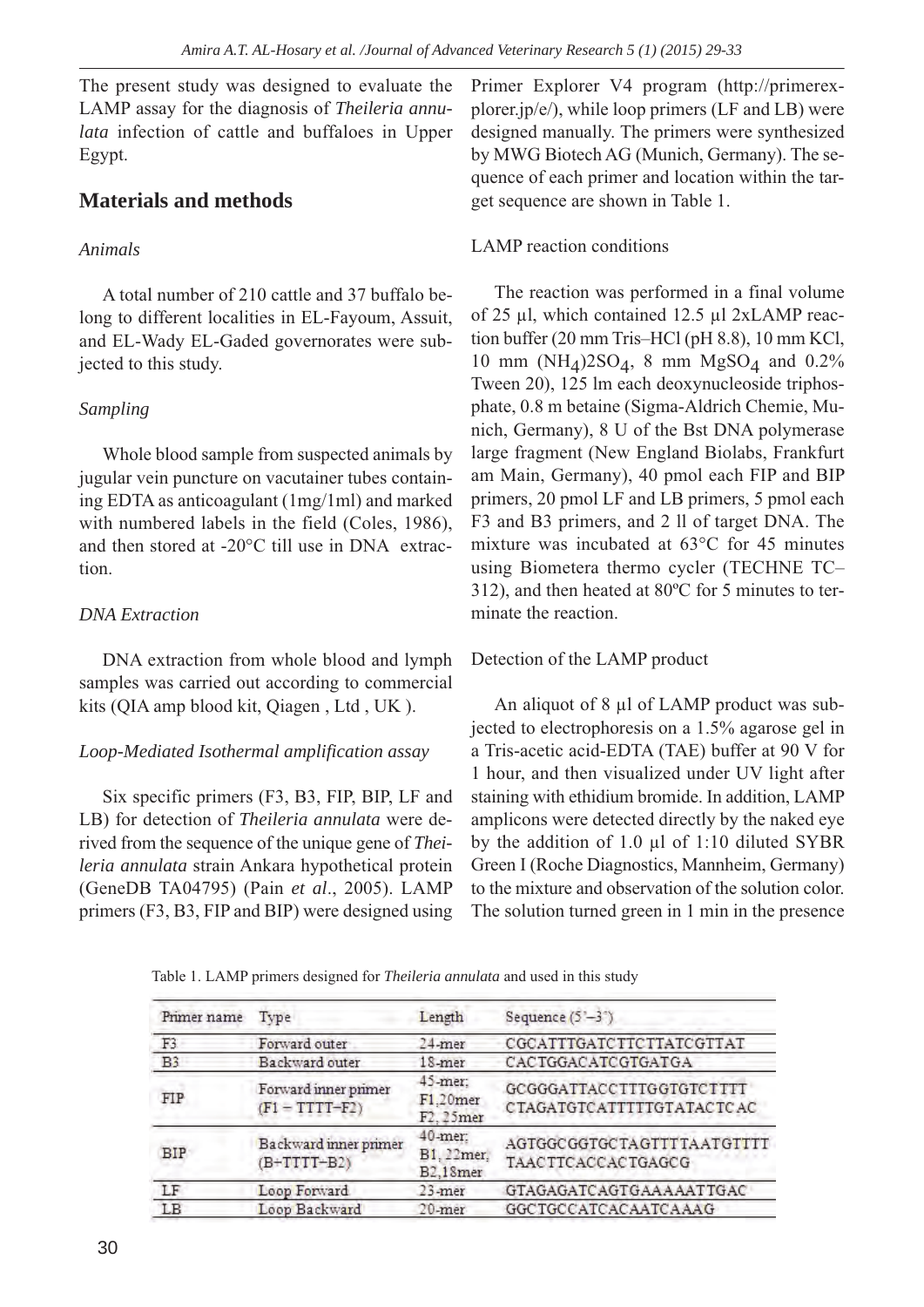of a LAMP amplicon, while it remained orange when no amplification occurred (Figs. 1).



Fig. 1. Detection of LAMP amplicons by using SYBR Green. A) Showing positive result with SYBER Green (green color). B) Showing negative result with SYBER Green (orange color).

Evaluation of Loop-Mediated Isothermal amplification assay

Evaluation of LAMP as a method of diagnosis against RLB as reference test was carried out in the current study. Evaluation parameters included sensitivity, specificity, positive predictive value (PPV), negative predictive value (NPV) and combined predictive value (CPV) according to Thrusfield (2005).

# **Results**

The results of the current study confirmed the infection rates by using the LAMP assay as following 65.24 % (137/210) and 43.24 % (16/37) among cattle and buffaloes, respectively. RLB assay was used for confirmation of *T. annulata* infection among examined cases. The infection rates were confirmed 65.24% (137/210) and 51.35% (19/37) among cattle and buffaloes, respectively (Table 2).

The results of the LAMP assay (Fig. 2) were evaluated by using the results of the RLB assay as a reference test. The finding of the evaluation study in cattle recorded true positive, true negative, false positive and false negative as 107, 42, 31 and 30, respectively. Accordingly the estimated sensitivity, specificity, PPV, NPP and CPV were 78.10%, 57.53%, 77.54%, 58.33% and 70.95 %, respectively (Table 4). The finding of the evaluation study in buffaloes recorded true positive, true negative, false positive and false negative results as following 9,11,7 and 10, respectively. Accordingly the estimated sensitivity, specificity, PPV, NPP and CPV of the conventional diagnostic method were 47.37%, 61.11%, 56.25%, 52.38% and 54.05%, respectively (Table 3).



Fig. 2. Agarose gel showing the LAMP results (ladder like pattern) lines (1:4) were positive, line 5 was negative, line 6 was positive control, line 7 was negative control and line 8 was 100bp DNA marker.

| Animal species and samples | LAMP assay |       | RLB assay |                |  |
|----------------------------|------------|-------|-----------|----------------|--|
|                            | Positive   | 0/6   | Positive  | 0 <sub>0</sub> |  |
| Cattle (210)               |            | 65.74 | 131       | 65.74          |  |
| Buffaloes (37)             |            |       | 10        | 51.35          |  |

Table 3. Evaluation of LAMP test for diagnosis of *Theileria annulata* against RLB assay in cattle and buffaloes

| Diagnostic methods | Test Results    |  |       |     | Evaluation parameters (%) |                                                                                                                            |  |                   |  |
|--------------------|-----------------|--|-------|-----|---------------------------|----------------------------------------------------------------------------------------------------------------------------|--|-------------------|--|
|                    | TP <sup>2</sup> |  |       |     |                           | TN <sup>b</sup> FP <sup>c</sup> FN <sup>d</sup> Sensitivity Specificity PPV <sup>2</sup> NPV <sup>2</sup> CPV <sup>2</sup> |  |                   |  |
| Cattle (210)       |                 |  | $-31$ | -30 | 78.10                     | 57.53                                                                                                                      |  | 77.54 58.33 70.95 |  |
| Buffalos (37)      |                 |  |       |     | 47.37                     | 61.11                                                                                                                      |  | 56.25 52.38 54.05 |  |

\* RLB finding were considered as the reference test.

A: true positive, b: true negative, c: False positive, d - false negative, e: Positive predictive value, f: negative predictive value, g: Combined predictive value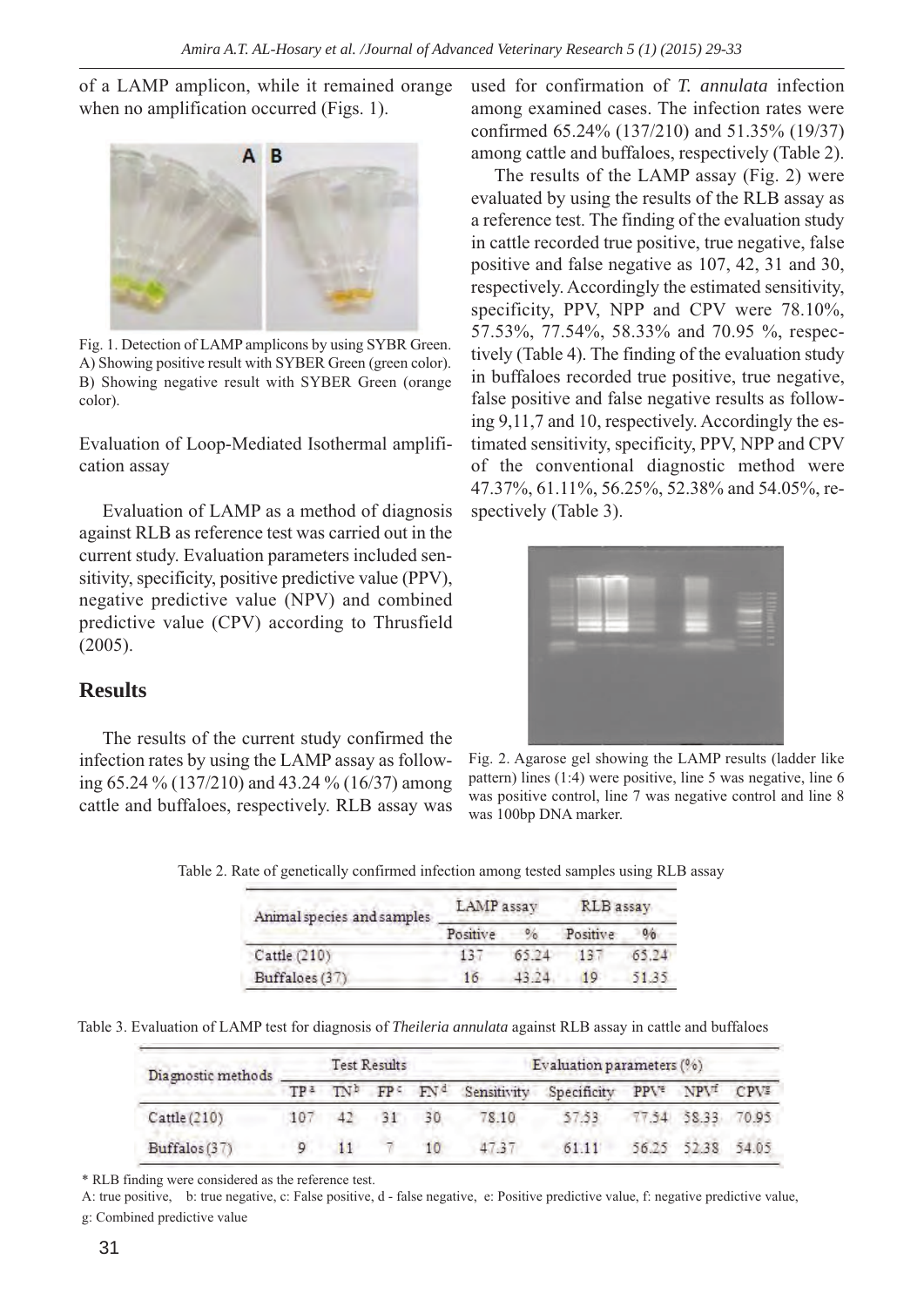#### **Discussion**

LAMP assay was used for the first time to detect *Theileria annulata* infection in field samples collected from cattle and water buffalo in Upper Egypt. The obtained results revealed that the infection rate in cattle and buffalo were (65.24% and 43.24%) respectively. These findings were evaluated against RLB assay as a reference test estimated sensitivity, specificity, PPV, NPP and CPV which were 78.10%, 57.53%, 77.54%, 58.33% and 70.95 %, respectively in examined cattle and 47.37%, 61.11%, 56.25%, 52.38% and 54.05%, respectively in examined buffaloes. According to the obtained results of this study this test is sensitive and specific especially during sub clinical and/or carrier cases which are most common in buffalo. This could be contributed to the ability of buffaloes to resist the infection through innate factors and cell mediated immune response in addition to low affinity of the protozoan parasite (*Theileria annulata*) to the buffaloes' cells as previously mentioned by Stagg *et al*. (1983); Baldwin *et al*. (1986). The low affinity of the parasite to the buffaloes cells makes the conventional and some molecular assay for example Tasm-1 target based PCR low sensitive to detect the infection in buffaloes except in acute stages as previously mentioned by AL-Hosary (2013). On the other hand, LAMP assay uses Bst polymerase rather than Taq DNA polymerase which used in standard PCR. This Bst polymerase enzyme has can't be inactivated by immunoglobulin G or any other blood components. So, it is better than other polymerase enzymes. LAMP assay can amplifies DNA with high efficiency under isothermal conditions, it is highly specific for the target sequence and it is simple and easy to perform once the appropriate primers are prepared. LAMP method can be used to different biological substances with the determination of the suitable protocol to process the DNA template. This feature makes it easy to use in different laboratories conditions. This test provides a useful diagnostic tool in a clinical laboratory, particularly in resourcepoor countries, in which bovine theileriosis is a serious endemic disease according to Notomi *et al*. (2000); Grab *et al*. (2005).

#### **Conclusion**

It could be concluded that the LAMP assay is

recommended for diagnosis as well as epidemiological surveys of *Theileria annulata* in order to prevent and control of this disease in Egypt especially in water buffaloes.

#### **Acknowledgement**

This work was supported in part by DFG project "Molecular epidemiology network for promotion and support of delivery of life vaccines against Theileria parva and *Theileria annulata* infection in Eastern and Northern Africa" (DFG AH 41/7-1).

#### **References**

- AL-Hosary, A.A.T., 2013. Molecular typing of bovine theileriosis in Upper Egypt. PhD thesis, Animal Medicine Department (Infectious Diseases), Faculty of Veterinary Medicine, Assiut University, Egypt.
- AL-Hosary, A.A.T., 2009. Recent methods of diagnosis and trail of treatment of bovine theileriosis. M. Vet. SC. Thesis, Animal Medicine Department (Infectious Diseases), Faculty of Veterinary Medicine, Assiut University, Egypt.
- Baldwin, C.L., Malu, M.N., Kinuthia, S.W., Conrad, P.A., Grootenhuis, J.G., 1986. Comparative analysis of infection and transformation of lymphcytes from African buffaloes and Boran cattle with *Theileria parva* subsp. Parva and *Theileria parva* subsp. Lawrencei. Infection and Immunity Journal 53, 1, 186- 191.
- Coles, E.H., 1986. Veterinary Clinical Pathology. 4<sup>th</sup> edition. W.B. Saunders Company, Philadelphia, London and Toronto.
- Dolan, T.T., 1989. Theileriosis: A comprehensive review. Revue scientifique et technique (International Office of Epizootics) 8, 11–36.
- Grab, J.D., Lonsdale-Eccle, J., Inoue N., 2005. LAMP for tadpoles. Nature Methods 2, 635-636.
- Gubbels, J.M., de Vos, A.P., van der Weide, M., Viseras, J., Schouls, L.M., de Vries, E., Jongejan, F., 1999. Simultaneous detection of bovine Theileria and Babesia species by reverse line blot hybridization. Journal of Clinical Microbiology 37, 1782–1789.
- Nagamine, K., Hase, T., Notomi, T., 2002. Accelerated reaction by loop-mediated isothermal amplification using loop primers. Molecular Cellular Probes 16, 223–229.
- Nagaty, H.F., 1947. Some new and rear records of piroplasmosis with a list of the species Babesia and Theileria recorded from Egypt. Veterinary Record 59, 145-147.
- Notomi, T., Okayama, H., Masubuchi, H., Yonekawa, T., Watanabe, K., Amino, N., Hase, T., 2000. Loop-mediated isothermal amplification of DNA. Nucleic Acids Research 28, e63.
- Pain, A., Renauld, H., Berriman, M., Murphy, L., Yeats, C.A., Weir, W., Kerhornou, A., Aslett, M., Bishop, R., Bouchier, C., Cochet, M., Coulson, R.M., Cronin, A., de Villiers, A., Fraser, A., Fosker, N., Gardner, M.,